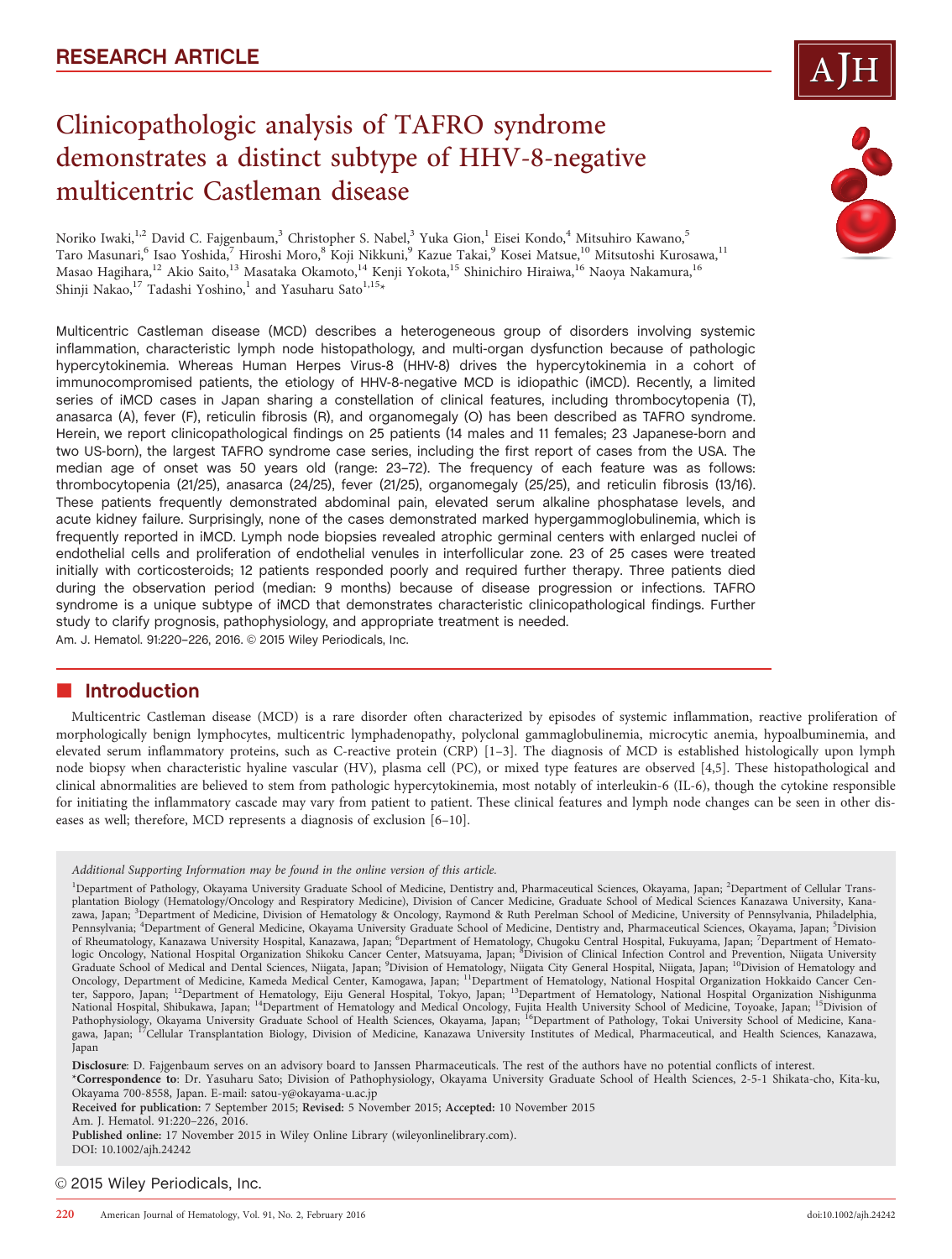#### TABLE I. TAFRO Symptoms and Histological Findings in TAFRO-iMCD

| TAFRO symptoms                              |                                                 |                                |  |  |
|---------------------------------------------|-------------------------------------------------|--------------------------------|--|--|
| Thrombocytopenia                            | Platelet count                                  | $<$ 100 x10 <sup>3</sup> /uL   |  |  |
| Anasarca                                    | Pleural fluids and ascites                      | on computed tomography         |  |  |
| Fever                                       | Body temperature                                | $>$ 38.0 $^{\circ}$ C (100.4F) |  |  |
| Reticulin fibrosis                          | Evaluated in bone marrow biopsy                 |                                |  |  |
| Organomegaly                                | Lymphadenopathyand/or hepatomegaly/splenomegaly | on computed tomography         |  |  |
| *These were evaluated at time of diagnosis. |                                                 |                                |  |  |

| Histological findings of lymph nodes                                          |                                                                                                                                                                       |                                                                                                                   |  |  |
|-------------------------------------------------------------------------------|-----------------------------------------------------------------------------------------------------------------------------------------------------------------------|-------------------------------------------------------------------------------------------------------------------|--|--|
|                                                                               | TAFRO-IMCD                                                                                                                                                            | <b>iMCD-NOS</b>                                                                                                   |  |  |
| Germinal centers<br>Interfollicular zone<br>HHV-8<br>Light chain restrictions | Atrophic germinal centers with enlarged nuclei of endothelial cells<br>Proliferation of endothelial venules, small numbers of mature plasma cells<br>Negative<br>None | Hyperplastic germinal centers of varying sizes<br>Sheets of proliferating mature plasma cells<br>Negative<br>None |  |  |

HHV-8; Latency-associated nuclear antigen-1 assess to Human Herpes Virus-8.

Human herpes virus (HHV)-8, which infects B-cells and expresses a viral homolog of IL-6, drives the disease in immunocompromised MCD patients [11,12]. There is also a significant cohort of MCD patients around the world that are HHV-8-negative and the etiology of disease is unknown [13–15]. These cases are referred to as idiopathic MCD (iMCD) [6]. Possible etiologies in these patients include a virus other than HHV-8, paracrine secretion of cytokines by a small population of neoplastic cells, or autoinflammatory mechanisms [6]. The unknown etiology of these iMCD cases presents a significant challenge with regards to designing appropriate treatment regimens.

Recently, Takai et al. [16] reported three patients who shared a constellation of clinical symptoms that have been called TAFRO syndrome: thrombocytopenia (T), anasarca (A), fever (F), reticulin fibrosis (R), and organomegaly (O). Of note, one of these three patients underwent a lymph node biopsy demonstrating hyaline-vascular-like changes consistent with MCD. These patients responded well to immunosuppressive therapy with cyclosporine and prednisolone. Takai and colleagues proposed that this novel clinical entity represents a group of systemic inflammatory disorders rooted in autoimmunity [16]. Since this initial description in 2010, an additional 11 cases of TAFRO syndrome have been reported [14,17–22], and most recently, a Caucasian case was reported in Europe [23]. All of these patients in which a lymph node biopsy was performed have demonstrated histopathology consistent with MCD. Physicians in the United States of America (USA) have reported having iMCD patients with TAFRO features (Personal Communications, van Rhee, F; Personal Communications, Uldrick, T). However, these descriptions of TAFRO in the USA have not been published, and a larger recognition and reporting of TAFRO is needed outside of Japan.

To investigate the clinical entity of TAFRO syndrome and further characterize its histopathological findings, we have analyzed the largest-to-date series of 25 patients diagnosed with HHV-8 negative or iMCD, demonstrating the TAFRO syndrome (TAFRO-iMCD). This is the largest series of patients reported to have TAFRO syndrome, and the first description of TAFRO in the USA.

## ■ Methods

Patients. Patients who had been diagnosed with HHV-8-negative iMCD were selected from pathology files in the Department of Pathology, Okayama University from 1999 to 2013 for careful medical record review by a team of physicians. Twenty-three Japanese patients were found to demonstrate at least three out of five TAFRO clinical symptoms and characteristic TAFRO-iMCD lymph node histopathology, such as atrophic germinal centers with enlarged nuclei of endothelial cells, proliferation of endothelial venules with enlarged nuclei in interfollicular zone, and small numbers of mature plasma cells [18]. Twelve of these cases were referred to our institution because their physicians suspected TAFRO syndrome. Two of the cases have been reported previously [17,18]. We also included two patients from the USA, who also were found to have iMCD and demonstrate all five TAFRO clinical features. They were both born in the USA and currently reside there. One is of European descent and has been reported previously [14], while the other patient is of Sri Lankan descent.

As a control, 19 cases of HHV-8 negative MCD with PC-subtype, were selected from the same Okayama University pathological files. These cases are herein referred to as iMCD-NOS (not otherwise specified).

The use of samples and the medical records (clinical history, treatmentm and survival data) in our study was approved by the Institute Review Board (IRB) at Okayama University. Written informed consent was waived by our institutional review board, since our study was limited to the use of excess human tissue samples and medical records.

Latency-associated nuclear antigen-1 (LANA-1) was performed by immunohistochemistry of paraffin-embedded lymph node to assess HHV-8 status. Polymerase chain reaction (PCR) for HHV-8 DNA in the blood was also tested in eight cases of TAFRO-iMCD. For all patients and controls, alternative diagnoses for iMCD were excluded as determined by clinical features, blood cultures, serum immunoelectrophoresis, and autoantibody tests. The differential diagnosis includes infectious diseases, POEMS syndrome (polyneuropathy, organomegaly, endocrinopathy, Mprotein, and skin pigmentation), lymphoma, and rheumatologic diseases, such as systemic lupus erythematosus (SLE).

Definition of TAFRO symptoms. Thrombocytopenia was defined as a platelet count <  $100 \times 10^3$ /µL at the time of diagnosis. Fever was defined as temperature of  $>$ 38.0° C (100.4F). Anasarca was defined as the presence of pleural fluids and ascites on computed tomography. Organomegaly included lymphadenopathy, hepatomegaly, or splenomegaly, which was also evaluated by radiologists using computed tomography (CT). Reticulin fibrosis was evaluated via bone marrow biopsy (Table I).

Histological and immunohistochemical examination. Paraffin-embedded lymph node and bone marrow biopsy specimens were cut into 4 µm sections and stained with hematoxylin/eosin and reticulin silver impregnation, respectively. The lymph node sections were immunohistochemically stained using an automated immunostainer (Ventana Medical Systems, Tucson, AZ, USA). Tissue sections were subjected to standardized heating pretreatment for antigen retrieval with antibodies specific for CD20 (L26; 1:200; Novocastra, Newcastle, UK); CD3 epsilon (PS1; 1:50; Novocastra); CD21 (1F8; 1:20; Dako, Carpinteria, CA,USA); CD10 (56C6; 1:50; Novocastra); bcl2 (3.1; 1:200; Novocastra); CD138 (MI15; 1:100; Dako); kappa light chains (kp-53; 1:100; Novocastra); lambda light chains (HP-6054; 1:200; Novocastra) and HHV-8 (13B10; 1:25; Novocastra). In situ hybridization (ISH) of kappa and lambda light-chains was performed by an automated Bond Max stainer (Leica Biosystems, Melbourne, Australia).

Statistical analysis. All statistical analyses were performed with EZR (Saitama Medical Center, Jichi Medical University, Saitama, Japan), which is a graphical user interface for R (The R Foundation for Statistical Computing, Vienna, Austria) [24]. Comparisons of the clinical parameters (platelet count, serum level of CRP, immunoglobulin G (IgG), immunoglobulin A (IgA), immunoglobulin M (IgM), lactate dehydrogenase (LD), alkaline phosphatase (ALP), and IL-6) in TAFRO syndrome, and iMCD-NOS were performed with Fisher's exact test for categorical variables and the Mann–Whitney U test for continuous variables. All P-values were two sided, and P-values of 0.05 or less were considered statistically significant.

## **Results**

### Clinical features

TAFRO syndrome group (TAFRO-iMCD). Clinical features are summarized in Table II. The TAFRO-iMCD group included 14 males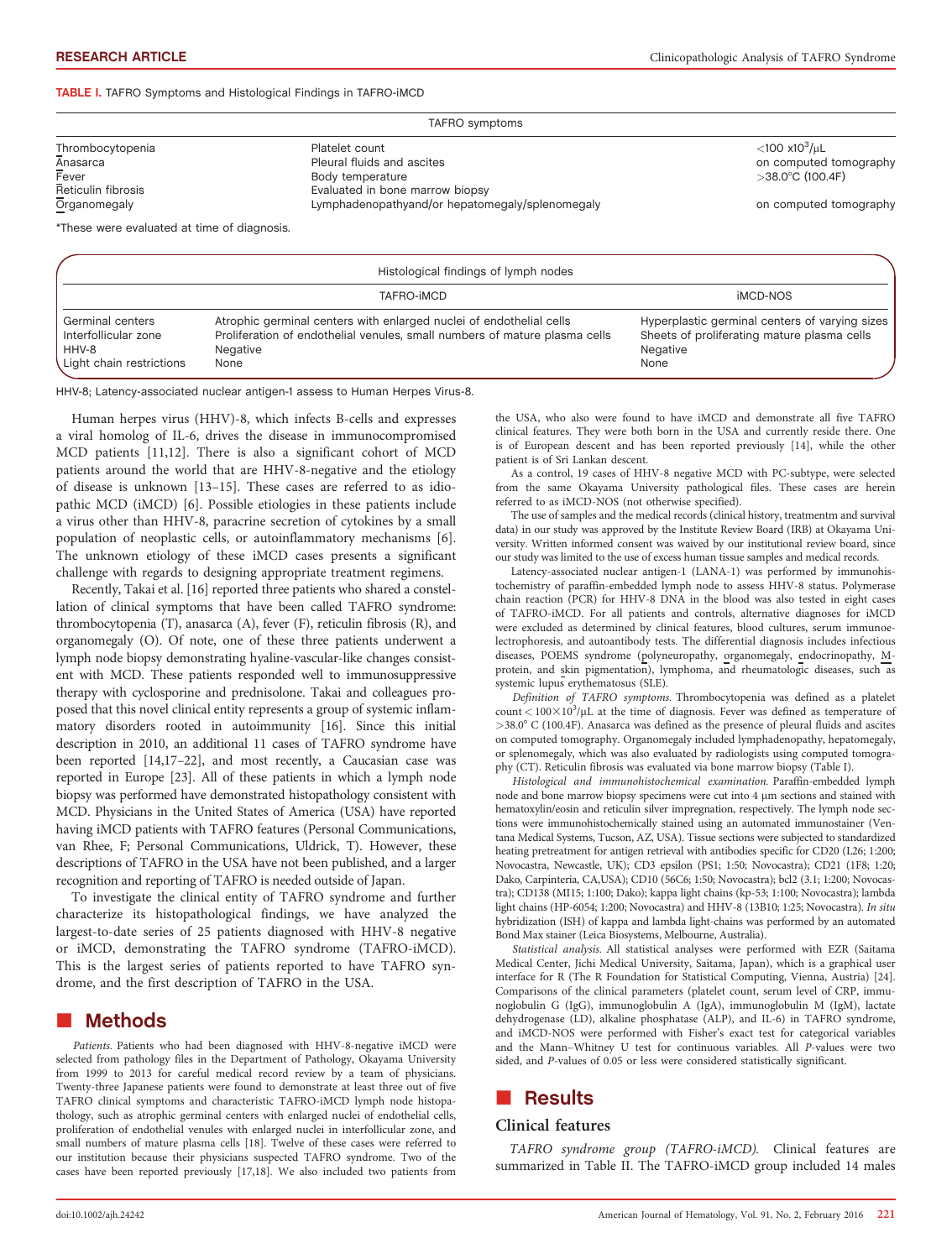TABLE II. Clinical Characteristics and Laboratory Data, TAFRO-iMCD and iMCD-NOS

|                           | TAFRO-IMCD $(n=25)$ |                  | $IMCD-NOS(n=19)$ |                   |            |  |
|---------------------------|---------------------|------------------|------------------|-------------------|------------|--|
|                           | Median              | (range)          | Median           | (range)           | P value    |  |
| Age $(y.o)$               | 50                  | $(23 - 72)$      | 47               | $(28 - 68)$       | N.S        |  |
| Gender (M:F)              | 14: 11              |                  | 12:7             |                   | N.S        |  |
| $PS \geq 2$               | 76.5%               | (13/17)          | 0%               | (0/11)            | P < 0.01   |  |
| Anasarca                  | 96.0%               | (24/25)          | 0%               | (0/14)            | P < 0.01   |  |
| Fever                     | 84.0%               | (21/25)          | 18.2%            | (2/11)            | P < 0.01   |  |
| Reticulin fibrosis        | 81.3%               | (13/16)          | N.E              |                   | N.E        |  |
| Abdominal pain            | 32.0%               | (8/25)           | N.E              |                   | N.E        |  |
| Plt $(\times 10^3 \mu L)$ | 43                  | $(14 - 171)$     | 339              | $(206 - 500)$     | P < 0.01   |  |
| Hb (g/dL)                 | 9.1                 | $(6.2 - 16.3)$   | 11.0             | $(5.8 - 13.2)$    | $P = 0.12$ |  |
| Alb $(g/dL)$              | 2.3                 | $(1.1 - 3.5)$    | 2.8              | $(1.8 - 4.3)$     | $P = 0.01$ |  |
| $CRP$ (mg/dL)             | 14.9                | $(0.8 - 30.2)$   | 5.9              | $(1.5 - 16.9)$    | $P = 0.01$ |  |
| IgG (mg/dL)               | 1,476               | $(880 - 2, 824)$ | 4,775            | $(2,176 - 8,380)$ | P < 0.01   |  |
| IgA (mg/dL)               | 225.7               | (129–432)        | 621              | $(258 - 997)$     | P < 0.01   |  |
| $lgM$ (mg/dL)             | 74                  | $(37 - 257)$     | 229              | $(129 - 726)$     | P < 0.01   |  |
| $LD$ $(IU/L)$             | 210                 | $(110 - 424)$    | 114              | $(85-138)$        | $P<$ 0.01  |  |
| ALP (IU/L)                | 469                 | $(102 - 2, 388)$ | 266              | $(174 - 1, 240)$  | P < 0.01   |  |
| IL-6 $(pg/mL)$            | 16.2                | $(6.0 - 67.3)$   | 25.9             | $(8.6 - 113)$     | $P = 0.17$ |  |
| VEGF (pg/mL)              | 305                 | (<20-1,410)      | N.E              |                   | N.E        |  |

PS, performance status; Anasarca, pleural fluid and ascites; Fever: >38.0°C (100.4F),.

Plt, Blood platelet count; Hb, Hemoglobin; Alb, Albumin; CRP, C-reactive protein; IgG, Immunoglobulin G; IgA, Immunoglobulin A; IgM, Immunoglobulin M; LD, lactate dehydrogenase; ALP, alkaline phosphatase; IL-6, Interleukin-6 (serum normal value; <5.0 pg/mL); VEGF, Vascular endothelial growth factor (plasma normal value, <115 pg/mL); N.S, not significant; N.E, not evaluated.

and 11 females. The median age of disease onset was 50 years old (range, 23–72). Twenty-three patients were of East Asian origin, whereas one patient was South Asian and one Caucasian. The median duration between disease onset and time to diagnosis by lymph node biopsy was 6 weeks (range, 1–70 weeks). General condition at diagnosis tended to be poor; Eastern Cooperative Oncology Group (ECOG) performance status (PS) was greater than one for 76.5% (13/17) of patients. The median duration between diagnosis and the last followup for data collection was 9 months (range: 0–91 mos.).

Since bone marrow biopsy was only performed in 16 cases, all five criteria could only be assessed in those 16 cases. Nine of those TAFRO-iMCD cases fulfilled all five TAFRO criteria. The remaining 16 cases met at least three of four criteria. The frequency of each complication at diagnosis was as follows: thrombocytopenia (21/25), anasarca (24/25), fever (21/25), reticulin fibrosis (13/16), and organomegaly (25/25). Thirty-two percent (8/25) of TAFRO-iMCD cases reported abdominal pain, and three cases experienced painful lymphadenopathy. The median duration between diagnosis and the last follow-up for data collection was 9 months (range: 0–91 mos.).

iMCD control group with plasma cell type (iMCD-NOS). Twelve males and seven females with iMCD-NOS served as controls from the same Okayama University pathological files. The median age of disease onset was 47 years old (range: 28–68). All cases were of Asian origin. The general condition at diagnosis tended to be better than in the TAFRO-iMCD group, as all patients were PS 0 or 1. None of the patients exhibited anasarca. 2/11 cases demonstrated fever and all 19 cases had organomegaly (Table II).

#### Laboratory features

Laboratory data are presented in Table II. Both groups commonly demonstrated microcytic anemia, hypoalbuminemia, and elevated serum CRP. CRP levels were significantly higher  $(P=0.01)$  in the TAFRO-iMCD group compared to the MCD-NOS group. Patients in the TAFRO-iMCD group demonstrated severe thrombocytopenia whereas none of the iMCD-NOS cases had thrombocytopenia. The median platelet count was  $43 \times 10^3$ /µL (range  $14-171 \times 10^3$ /µL) for the TAFRO-iMCD group and  $339 \times 10^3/\mu L$  (206–500  $\times 10^3/\mu L$ ) for the iMCD-NOS group ( $P < 0.01$ ). Serum platelet associated immunoglobulin G were checked in only 10 cases of TAFRO-iMCD, and elevated in nine cases (Median 144, range  $12.5-1,340$  ng/ $10^7$ cells).

Median serum LD was not elevated in either group at time of diagnosis. Serum ALP at diagnosis was elevated in 19/24 cases (79.2%) of TAFRO-iMCD cases (median: 469 IU/L, range: 102–2,388 IU/L) without corresponding elevations in transaminases, bilirubin, or LD. The median ALP level was significantly  $(P<0.01)$  lower yet still elevated in iMCD-NOS group (median: 266 IU/L, range: 174–1,240 IU/ L). All five TAFRO-iMCD cases that were tested for ALP isozymes demonstrated hepatogenous-specific isozyme.

Several cases of TAFRO-iMCD showed progressive acute kidney failure and five cases needed temporary hemodialysis because of uremic symptoms during the course of disease. Median serum creatinine level of TAFRO-iMCD cases at diagnosis was 0.96 mg/dL (range 0.52–6.08 mg/dL). None of the TAFRO-iMCD cases demonstrated polyclonal hypergammaglobulinemia (median IgG level 1,476 mg/dL, range 880–2,842 mg/dL). By contrast, 17 of the 19 cases of iMCD-NOS showed marked hypergammaglobulinemia with IgG levels greater than 3,500mg/dL (median IgG level 4,775 mg/dL, range  $2,176-8,380$  mg/dL) ( $P<0.01$ ).

The median serum IL-6 level at diagnosis was greater for iMCD-NOS (25.9 pg/mL, range: 8.6–113 pg/mL) than for the TAFRO-iMCD group (16.2 pg/mL, range: 6.0–67.3 mg/dL), but these differences were not statistically significant. The median level of plasma vascular endothelial growth factor (VEGF) level was 305 pg/mL in the 16 cases of TAFRO-iMCD that measured VEGF (range <20–1,410 pg/ mL), which is approximately three times the upper limit of normal. VEGF was not measured for the iMCD-NOS cases.

#### Histologic and immunohistochemical findings

Lymph nodes. All 44 patients had one or more lymph nodes samples available for further analysis. All of the 42 Japanese TAFROiMCD and iMCD-NOS cases were collected and reviewed at the Department of Pathology, Okayama University. Both cases from the USA were reviewed at National Institutes of Health/National Cancer Institute. All cases of TAFRO-iMCD and iMCD-NOS were tested and found to be negative for HHV-8 by immunohistochemistry for LANA-1. HHV-8 DNA was also not detected by PCR in the blood in all eight cases of TAFRO-iMCD in which this test was performed.

TAFRO-iMCD patients exhibited several common histopathological findings. Nearly all lymph nodes obtained at diagnosis were only slightly enlarged in size with regards to length in greatest diameter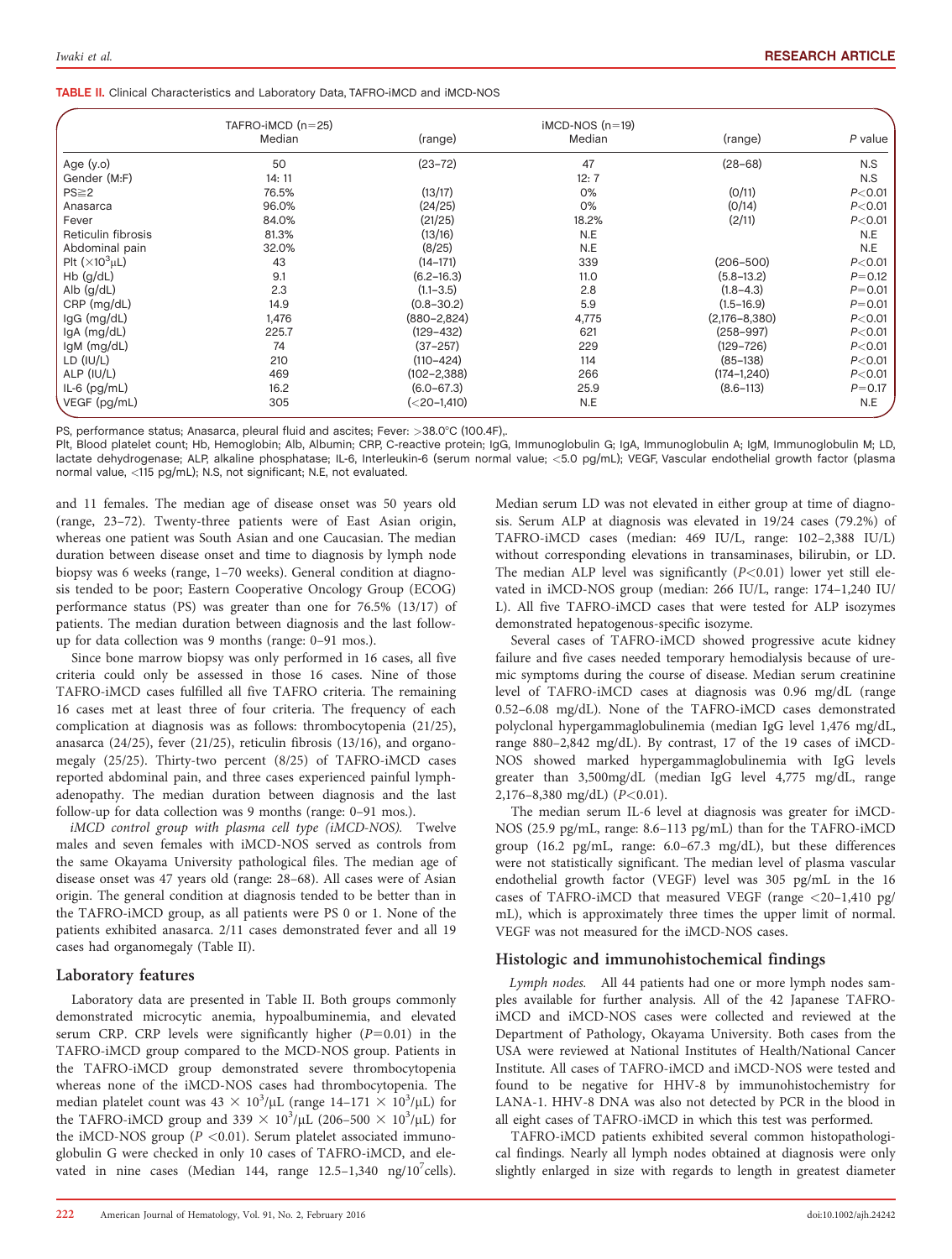(median: 9 mm, range: 6–14mm). The characteristic histopathological findings of the TAFRO-iMCD group included atrophic germinal centers, expansion of the interfollicular zone, proliferation of highly dense endothelial venules, and relatively few mature plasma cells (Fig. 1a–e). HV features such as penetrating blood vessels were present but not as prominent as usually seen in HV or mixed-type iMCD. Architectural features typical of unicentric hyaline vascular CD were not observed. Also, enlarged nuclei were found in proliferating endothelial cells in the germinal centers and interfollicular zone of TAFROiMCD cases (Fig. 1a–d). Immunohistochemical studies showed that the follicular dendritic cell (FDC) networks tended to be expanded or disrupted in the interfollicular zone of TAFRO-iMCD cases (Fig. 1f).

The histological findings in TAFRO-iMCD were quite different from iMCD-NOS. All cases of iMCD-NOS showed classically reported PC-type features, including diffuse marked interfollicular plasmacytosis, prominence of germinal centers, and preservation of overall lymph node architecture [25]. No light chain restrictions were detected by in situ hybridization or immunohistochemical staining in either group (Table I).

Bone marrow. Bone marrow biopsy or aspiration samples were available in 22/25 cases with TAFRO-iMCD. Aspirates only were available in six cases. No samples demonstrated infiltration of neoplastic cells. In two cases, biopsy yielded a dry tap and no cellular material was obtained. Of the 22 TAFRO-iMCD bone marrow samples available, 13 were hypercellular (Fig. 1g–i), six were normocellular, and three were hypocellular. Megakaryocytic hyperplasia with slight atypia such as multiple and widely separated nuclei was observed in 12 cases (Fig. 1i). Micromegakaryocytes were not increased obviously. Significant plasmacytosis was not observed.

Myelofibrosis (MF) was scored using a scale from 0 to 3 according to the European consensus on bone marrow fibrosis grading [26]. 13/ 16 cases were positive for reticulin fibrosis and all 13 cases were classified MF-1 with a very loose network of reticulin fibers (Fig. 1j). Bone marrow samples from iMCD-NOS cases were not tested.

#### Clinical management and follow-up

Corticosteroids, such as prednisolone, methylprednisolone, and dexamethasone, were used as first-line therapy in 23/25 TAFROiMCD cases. 11/23 cases (47.8%) responded well to initial corticosteroids therapy alone. Because of acute deterioration, one case required multidrug therapy at the time of diagnosis with a regimen consisting of rituximab, tocilizumab, cyclophosphamide, and etoposide. One case showed spontaneous remission with only pleural effusion drainage and nonsteroidal anti-inflammatory treatment.

Twelve patients received additional therapy because of poor response to corticosteroids, and nine improved with additional therapies. Some patients received more than one additional treatment regimen. Additional treatments that were used included cyclosporine  $(n = 7)$ ; tocilizumab  $(n = 6)$ ; rituximab  $(n = 4)$ ; siltuximab (anti-IL-6) monoclonal antibody,  $n = 1$ ); thalidomide ( $n = 1$ ); vincristine ( $n = 1$ ); sirolimus ( $n = 1$ ); VDT-ACE-R (bortezomib, dexamethasone, thalidomide, adriamycin, cyclophosphamide, etoposide, and rituximab,  $n = 1$ ); and intravenous injection of immunoglobulin (IVIG) ( $n = 1$ ). One seriously ill patient that was refractory to corticosteroids, rituximab, and siltuximab therapy responded well to a cycle of VDT-ACE-R, but relapsed 15 months later while on siltuximab maintenance administered every 3 weeks. The patient then responded to another cycle of VDT-ACE-R, but relapsed 16 months later while on siltuximab every 3 weeks and weekly VDT maintenance. The patient received a third round of VDT-ACE-R, which induced another complete remission. He is now receiving maintenance IVIG and sirolimus and has been in a complete remission for 21 months. Plasma exchange therapy was used in two cases. Seven cases with severe

acute renal failure required temporary dialysis during flares, which was discontinued following multidrug treatment.

The median follow-up period was 9 months (range, 0–91 mos.). Three patients died during the observation period because of progression of disease or sepsis. Three other patients experienced disease flares as they were weaned from immunosuppressive agents (In Supporting Information Table I Treatments and outcomes of TAFROiMCD). No patients developed lymphoma, Kaposi sarcoma, or any other malignancies during the follow-up period.

## **Discussion**

We have analyzed the clinical features and histopathological characteristics of 23 Japanese cases and two US cases of HHV-8-negative MCD that demonstrated TAFRO clinical symptoms (TAFRO-iMCD). Relative to iMCD-NOS, TAFRO-iMCD is characterized by a more aggressive clinical course, corticosteroid-refractoriness, thrombocytopenia, higher frequency of anasarca, elevated level of ALP, and normal gammaglobulin levels. These unique clinical and laboratory features suggest that TAFRO-iMCD is a distinct entity within the larger entity of iMCD.

Two great challenges in the diagnosis and treatment of iMCD are the spectrum of nonspecific symptoms and the unclear etiology of the disease. By comparison, HHV-8-positive MCD is easier to diagnose, because positive LANA-1 staining in the presence of characteristic MCD lymph node histopathology is specific for HHV-8-positive MCD. Since B-cells host HHV-8, treatment is targeted at CD20, and B-cell depletion is highly effective [27]. However, iMCD does not have a positive diagnostic biomarker and can demonstrate a wide spectrum of symptoms, which makes the disease extremely difficult to diagnose. Further, once the disease is diagnosed, little is known about the mechanisms of pathogenesis to guide treatment decisions.

Our report advances the understanding of iMCD by addressing the challenges posed by nonspecific symptoms and unclear etiology. With regards to the symptoms of iMCD, we have identified a group of iMCD patients with both TAFRO pathological characteristics and core TAFRO symptoms, which are highly represented in affected patients. Identifying a homogeneous group within iMCD is critical, because it simplifies recognition of disease and diagnosis. Whereas HHV-8-associated MCD is readily recognized through the sensitivity of the LANA-1 staining for the HHV-8 virus and the specificity of "Castleman-like" histopathological features combined with positive LANA-1, so too may TAFRO-iMCD be readily recognized through its easily identifiable clinical symptoms and pathological features. In addition to aiding diagnosis, subclassification of iMCD based on clinical features will help to inform prognosis, appropriate treatments, and new targets for future therapies.

To this end, we propose that MCD can be further classified beyond HHV-8 status. HHV-8 negative iMCD may be further stratified into iMCD with TAFRO features or iMCD-NOS. Based on our series and other iMCD reports, we propose the following diagnostic criteria for iMCD with TAFRO features (Table III). TAFRO-iMCD patients must meet the histopathological criteria, three major criteria and one or more minor criteria. Excluding diseases from the differential diagnosis is necessary. Diseases that should be excluded include rheumatologic diseases such as SLE, infectious diseases such as acute Epstein-Barr Virus, and neoplastic diseases such as lymphoma, POEMS syndrome and cancer. Recently, a newly described hyper inflammatory cytokine syndrome associated with HHV-8 or Kaposi sarcoma-associated herpesvirus (KSHV) infection has been described as KSHV inflammatory cytokine syndrome (KICS) [28]. This clinical condition is characterized by elevated IL-6 because of replicating HHV-8 and presents with clinical inflammatory symptoms similar to MCD. However, these patients do not have characteristic MCD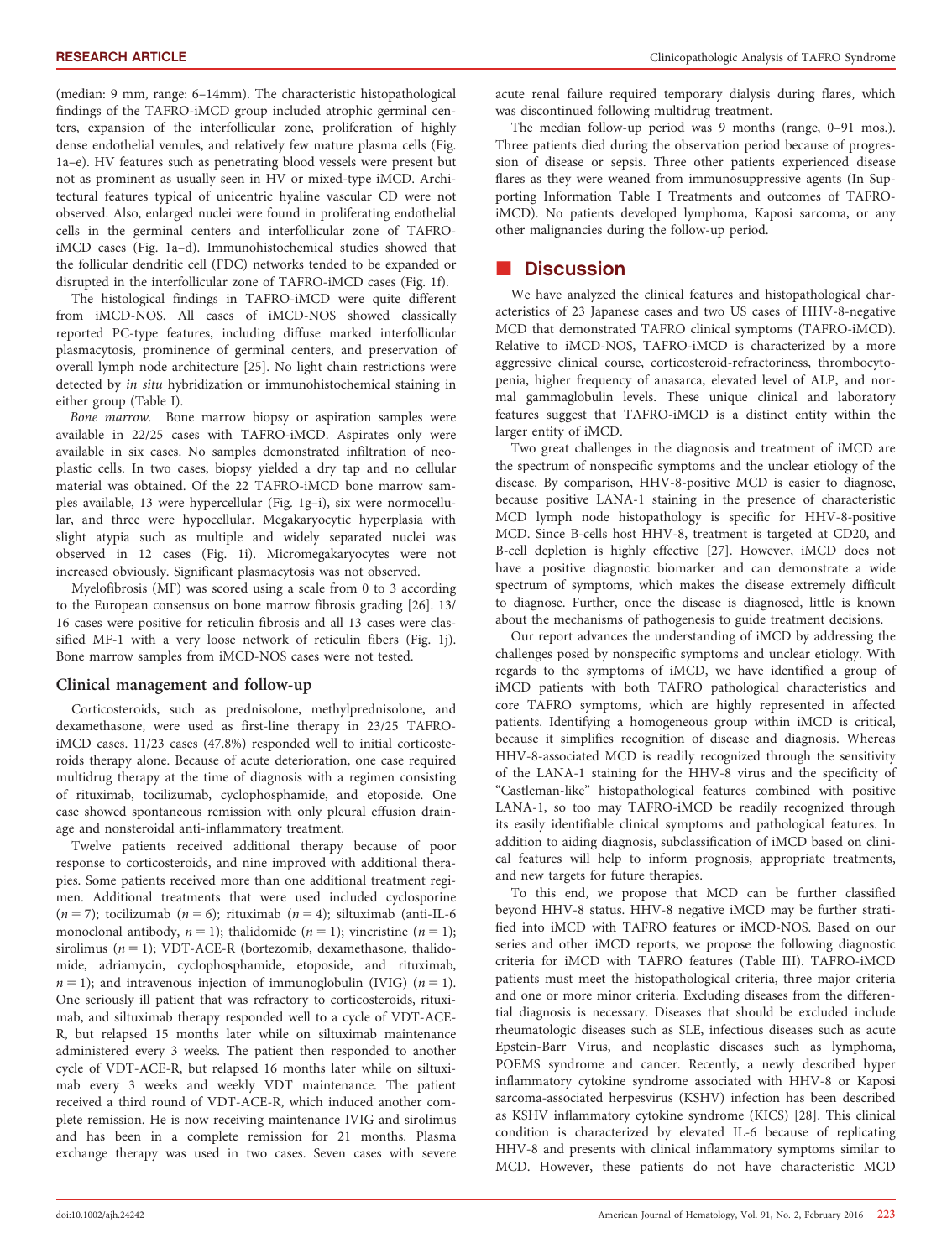

Figure 1. Histological findings of TAFRO-iMCD lymph nodes (a-f) and bone marrow (g-j). a: The biopsy specimen of a mildly enlarged lymph node shows atrophic germinal centers and intact sinuses. (H&E staining); b: Marked proliferation of high endothelial venules were observed in the germinal centers and interfollicular zone; c: Atrophic germinal centers with endothelial cells demonstrating enlarged nuclear proliferation without prominent penetrating hyalinized blood vessels. (H&E staining); d: The interfollicular zone is expanded and there is proliferation of highly dense endothelial venules with enlarged nuclei. (H&E staining); e: There are small numbers of CD138-positive plasma cell in the interfollicular zone. (CD138 immunostaining): f: CD21 immunostaining shows expanded or disrupted patterns of follicular dendritic cell networks. (CD21 immunostaining); g: Fifty-nine percent (13/22) of cases show hypercellular marrow. (H&E staining); h: Megakaryocytes tended to be hyperplastic. (H&E staining); i: Megakaryocytes were slightly atypical, with multiple and widely separated nuclei. Marked plasmacytosis was not observed. (H&E staining); j: Silver stain shows a very loose network of reticulin fibers. (Silver staining).

lymph node histopathology and, like TAFRO-iMCD, often have smaller lymph nodes than HHV-8-associated MCD or iMCD-NOS. Although TAFRO-iMCD and KICS have overlapping symptoms, TAFRO-iMCD can be distinguished from KICS because TAFROiMCD patients are HHV-8 negative.

This classification system expands on the previous classification proposed by Kojima et al. that divided Japanese MCD cases into two variants: idiopathic plasmacytic lymphadenopathy with polyclonal hyperimmunoglobulinemia (IPL) type and non-IPL type. Similar to TAFRO-iMCD, non-IPL cases demonstrated HV features, proliferation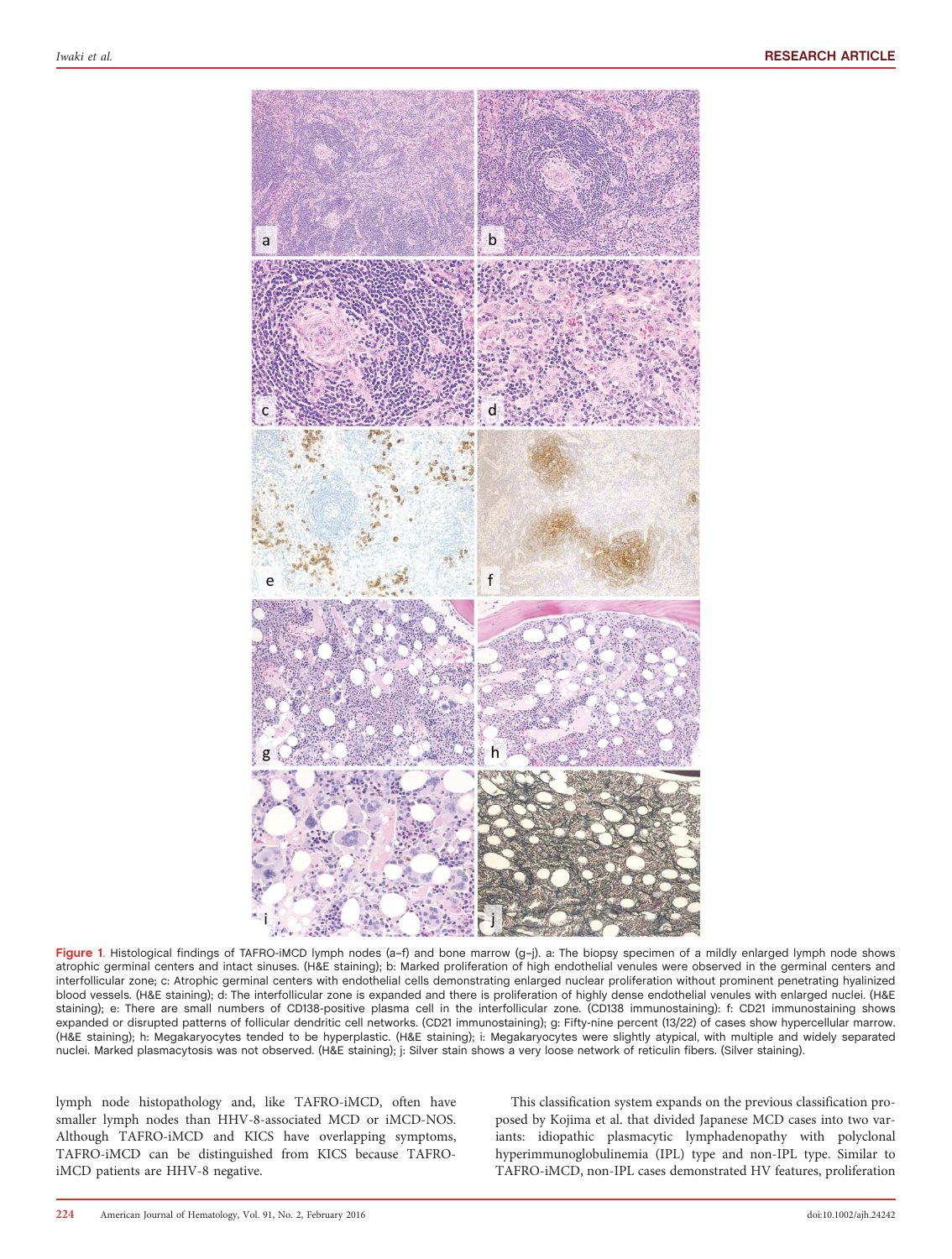#### TABLE III. Proposed Diagnostic Criteria for TAFRO-iMCD

|  |  | 1. Histopathological Criteria; |  |
|--|--|--------------------------------|--|
|--|--|--------------------------------|--|

- Compatible with pathological findings of lymph nodes as TAFRO-IMCD<sup>a</sup>
- Negative LANA-1 for HHV-8
- 2. Major criteria;
- Presents 3 of 5 TAFRO symptoms
	- ✓ Thrombocytopenia
	- ✓ Anasarca
	- ✓ Fever
	- ✓ Reticulin fibrosis
	- ✓ Organomegaly
	- Absence of hypergammaglobulinemia
- Small volume lymphadenopathy
- 3. Minor criteria need 1 or more;
	- Hyper/normoplasia of megakaryocytes in bone marrow
	- High levels of serum ALP without markedly elevated serum transaminase

Requirements; fulfill histopathological criteria, all major criteria, and 1 or more of minor criteria.

Diseases that should be excluded include rheumatologic diseases such as SLE, infectious diseases such as acute Epstein-Barr Virus, and neoplastic diseases such as lymphoma, POEMS syndrome, and other cancers.

<sup>a</sup> TAFRO characteristic findings of lymph node, ie, atrophic germinal centers with enlarged nuclei of endothelial cells, proliferation of endothelial venules with enlarged nuclear in interfollicular zone, and small numbers of mature plasma cells.

ALP, alkaline phosphatase.

of vascularity in the interfollicular zone, and a greater incidence of pleural effusion and/or ascites, thrombocytopenia, and autoimmune diseases. They also reported that non-IPL cases showed FDC networks with expanded or disrupted follicles [29], which we observed in our TAFRO-iMCD series. IPL type cases exhibited clinical and pathological features more consistent with our iMCD-NOS group.

Kojima et al. also reported that the clinical course of HHV-8 negative MCD in Japan appears to take a more indolent course and progress less frequently to Kaposi sarcoma or B-cell lymphomas [29]. In this series, which included a median follow-up period of 9 months, none of the TAFRO-iMCD patients developed Kaposi sarcoma, lymphoma, or any other malignancies. In contrast, over 20% of HIVpositive, HHV-8-associated MCD patients in another series developed non-Hodgkin lymphoma with a median follow-up time of 20 months [30]. Given the consistencies between Kojima's characterization of non-IPL type and our description of TAFRO-iMCD, we believe that these disease entities are highly similar and may represent a single group. Additionally, we believe the diagnosis of TAFRO-iMCD to be broadly applicable throughout the world.

In addition to providing diagnostic clarity in iMCD, this study identifies TAFRO-iMCD as a critical point of reference for the further elucidation of the etiology of iMCD. The heterogeneity of iMCD may represent many different etiologies, confounding the efforts of investigators trying to uncover a cause of disease. The consistency of symptoms across TAFRO-iMCD patients has a higher likelihood of representing a singular cause of disease, rendering this disease subset an ideal group for further investigation. To this point, one of the hallmarks of MCD is pathologic hypercytokinemia. IL-6 elevation has been frequently associated with MCD. IL-6 is a multifunctional proinflammatory cytokine that stimulates B-cell maturation, increases immunoglobulin production by plasma cells, and stimulates megakaryocyte maturation, which typically results in thrombocytosis [31–34]. In this series of TAFRO-iMCD cases, IL-6 may not be the primary pathological cytokine. IL-6 was only mildly elevated, and clinical features often associated with excess IL-6, such as thrombocytosis and polyclonal hypergammaglobulinemia, were not observed. This contrasts with the control cases of the iMCD-NOS patients. All TAFRO-iMCD cases demonstrated thrombocytopenia with hyper/normoplasia of megakaryocytes in bone marrow at time of diagnosis or with flares, which may be because of increased peripheral thrombocyte consumption that seems to be possibly immunologic in origin. Reticulin fibrosis without plasmacytosis was frequently observed in TAFRO-iMCD cases. Only a small number of cases of HHV-8 associated MCD or iMCD have reported bone marrow findings. HHV-8-associated MCD bone marrow biopsies typically demonstrate reactive plasmacytosis with minimal or patchy grade 1 to 2 fibrosis [35]. Two cases of iMCD have reported bone marrow findings that were very consistent with iMCD lymph node histopathology including lymphoid follicles with regressed, hyalinized germinal centers surrounded by a small mantle zone, and polyclonal, bland plasma cells peripherally. The two cases also demonstrated a reactive increase in megakaryocytes [36]. Also, it has been reported that no significant reticulin fibrosis was present in any cases of POEMS syndrome [37]. While none of the TAFRO-iMCD cases demonstrated hypergammaglobulinemia, almost all cases of iMCD-NOS demonstrated polyclonal hypergammaglobulinemia. Furthermore, of the six cases of TAFRO-iMCD treated with tocilizumab and 1 case of TAFRO-iMCD treated with siltuximab, three responded and the other four were resistant to treatment. Serum IL-6 levels of responders were 20.2, 24.6, and 45.6 pg/mL. Those of nonresponders were 6.0, 8.8, 26.4, and 67.3 pg/mL, suggesting little evidence for an association between serum IL-6 concentration and effectiveness of anti-IL-6 therapy with tocilizumab or siltuximab in TAFRO-iMCD. These findings suggest that elevated IL-6 may not be the primary pathological driver of the proinflammatory hypercytokinemia responsible for TAFRO-iMCD, underlying the importance of further study to identify alternative drivers of disease.

MCD is a heterogeneous disease driven by pathologic hypercytokinemia, which is caused by HHV-8 in some cases and an unknown cause in others. Fajgenbaum et al. proposed that the hypercytokinemia in iMCD may be driven by one or more of the following mechanisms: autoimmune mechanisms, a germline genetic mutation in a gene involved in innate immunity (autoinflammatory), paracrine secretion of cytokines (paraneoplastc syndrome), or a non-HHV-8 virus. This paper contributes evidence that TAFRO-iMCD cases demonstrate unique clinicopathologic characteristics that cluster within iMCD, potentially driven by one of the aforementioned proposed etiologies. Additionally, this report offers the first description of TAFRO-iMCD in the USA, and it is likely that additional cases exist that have gone unrecognized and unreported. We believe that distinguishing between iMCD subtypes will help to clarify diagnosis, treatment and prognosis. Two urgent priorities for the field include: (1) further characterization of MCD laboratory and clinical features via a global patient registry and natural history study, which is currently being planned by the Castleman Disease Collaborative Network and investigators at the University of Pennsylvania, and (2) investigations to discover the etiologies of iMCD in order to improve management and outcomes.

#### -References

- 1. Castleman B, Iverson L, Menendez VP. Localized mediastinal lymphnode hyperplasia resembling thymoma. Cancer 1956; 9:822–830.
- 2. Frizzera G, Peterson BA, Bayrd ED, Goldman A. A systemic lymphoproliferative disorder with morphologic features of Castleman's disease:

Clinical findings and clinicopathologic correlations in 15 patients. J Clin Oncol 1985; 3:1202– 1216.

- 3. Keller AR, Hochholzer L, Castleman B. Hyalinevascular and plasma-cell types of giant lymph node hyperplasia of the mediastinum and other locations. Cancer 1972; 29:670–683.
- 4. Talat N, Belgaumkar AP, Schulte KM. Surgery in Castleman's disease: A systematic review of 404 published cases. Ann Surg 2012; 255:677– 684.
- 5. Waterston A, Bower M. Fifty years of multicentric Castleman's disease. Acta Oncol 2004; 43: 698–704.